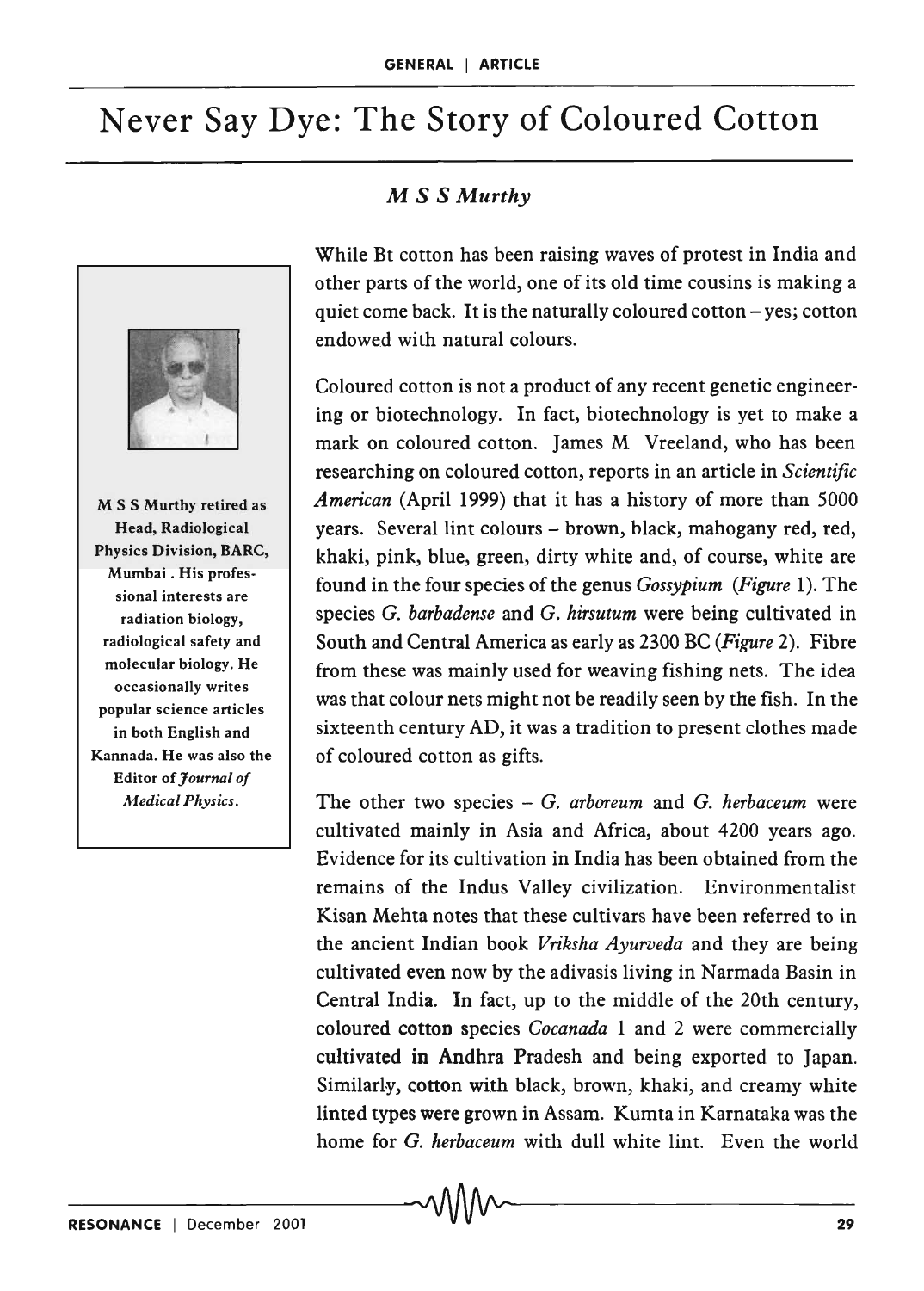

#### Figure 1. The four species of Gossypium. Also shown are their relative fibre lengths.

(Source: Scientific American, April 1999)

learnt the techniques of dyeing cotton fibre, naturally coloured cotton slowly faded into the background. It is reported that in the Second World War, because of the shortage of synthetic dyes, the erstwhile Soviet Union cultivated coloured cotton in large quantities to produce soldiers' uniforms.



Figure 2. Harvesting colour cotton in South America. (Source: Scientific American, April 1999)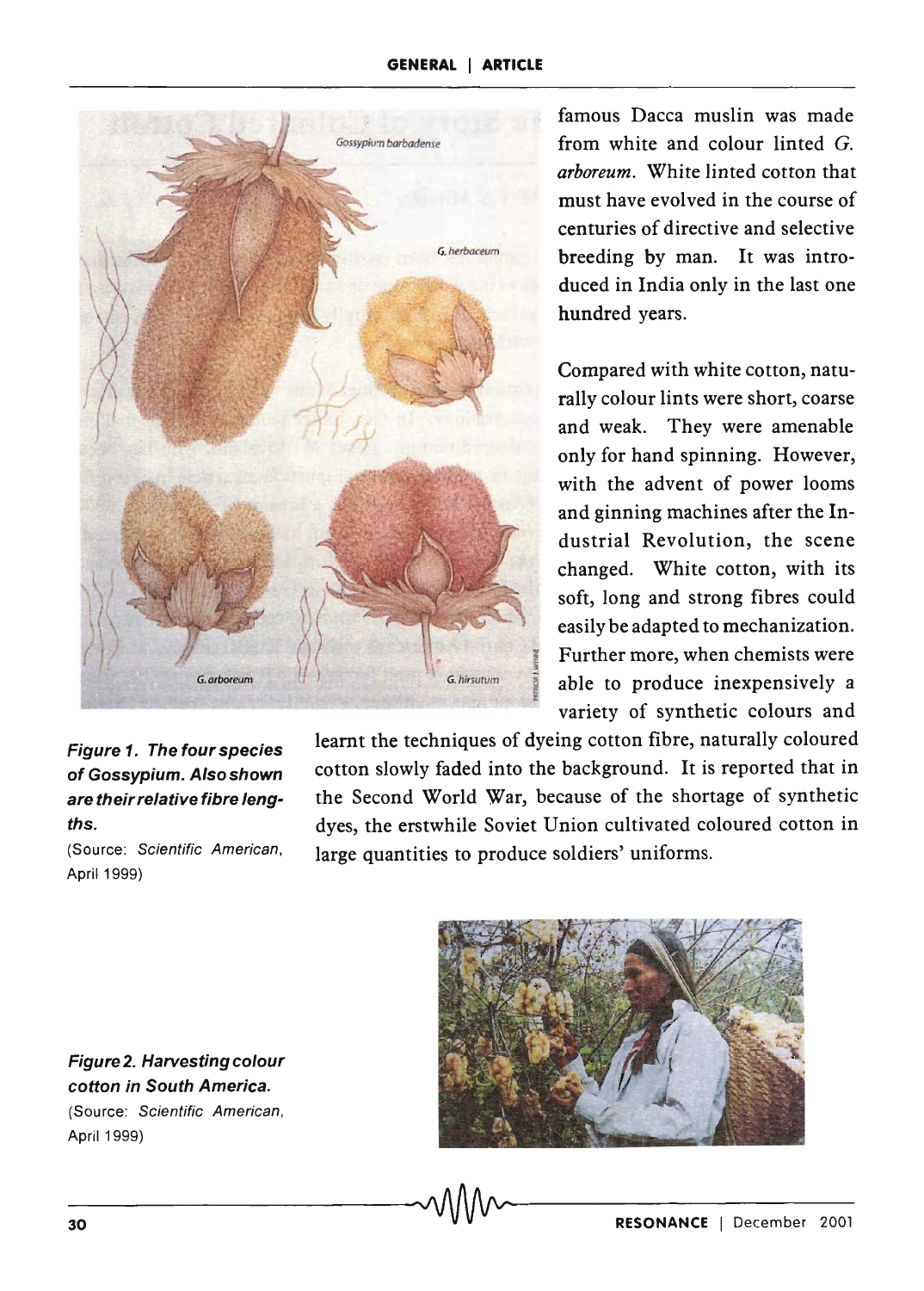## The Revival

Thanks to the environmental consciousness of modern society, the wheel of fortune appears to have come a full round for coloured cotton. Unlike naturally coloured cotton, white cotton has to be bleached and processed before imparting colours. Many of the processing chemicals and dyes used in cotton industry are known to cause health hazards. Chlorinated products, bleaching agents, phenols, formaldehydes, which are employed for bleaching and processing, produce skin diseases. Dyes containing traces of heavy elements such as arsenic, lead, cadmium, cobalt, zinc, chromium, are also skin irritants. Children are especially sensitive to these effects. The azodyes are proven carcinogens. Processing and dyeing are also water intensive. Discharges from cotton mills pollute water resources and affect people and aquatic life. Hence, several of these chemicals have been banned in many countries. Germany bans even import of cloth dyed with azodyes. Hence, people are turning to the environment-friendly coloured cotton. However, coloured cottons are inherently inferior to white cotton in one or more aspects. Agronomically some have fewer boll number and boll weight. Economically some are low in yield, and lint index. Technically fibres may be short, weak, and coarse, and colour may not be uniform. Hence, plant breeders are trying to produce superior varieties by crossing strains with desirable qualities to make coloured cotton more attractive and machinefriendly.

The first commercial success came in 1988 when Sally Fox of Natural Cotton Colors, USA succeeded, after eight years of breeding efforts, in producing machine-spinnable coloured cotton (Figure 3). Her cotton - grey, yellow, orange, and even mauve are woven into shirts, jackets, sheets and socks by some major garment manufacturers.

However, blue, the colour of the versatile jeans, has eluded cotton breeders. Now genetic engineering has stepped in. Two companies - Argacetus in Wisconsin and Calgene in North

Figure 3. Fox fibre - long stapled, machinable colour cotton bolls developed by Sally Fox.

(Source: www.foxfibre.com)

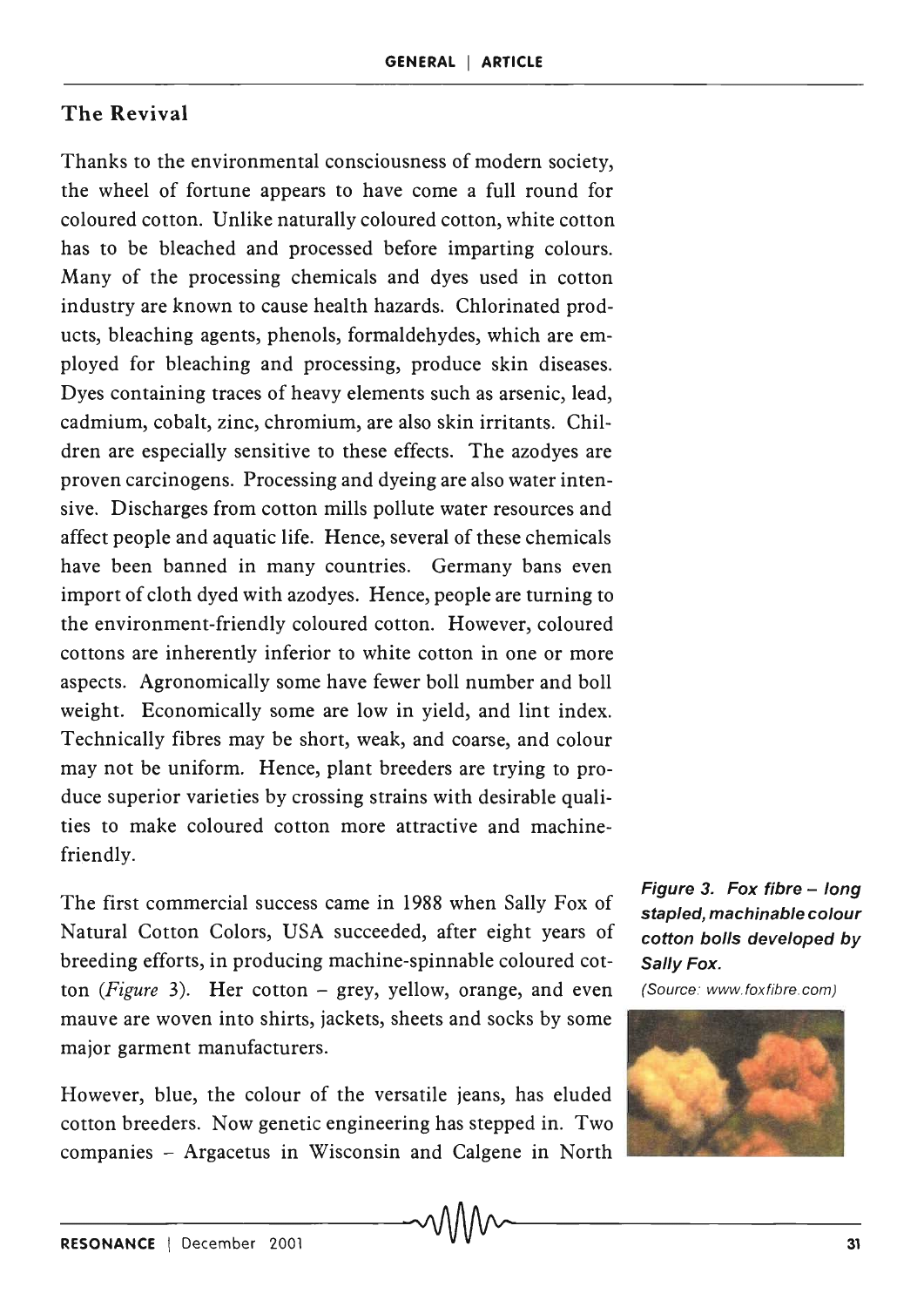California plan to insert the genes which are responsible for the production of blue colour in the indigo plant into white cotton. They expect to produce, in one shot, machine-friendly blue cotton.

Geneticists have been studying the complex inheritance pattern of colour in cotton. The lint colour is determined by a group of genes situated at three loci, LCI, LC2, and LC3. They are dominant over the white alleles and operate in association with modifier genes that are either suppressors or intensifiers. In the presence of strong suppressors, white lint is produced. Often, the genes for lint colour are found to be pleiotropic, i.e., they control more than one trait. This has been the most important problem in the development of economically and technically superior coloured cotton. For example, the gene for brown colour in *G.arboreum* and *G.barbadense* suppresses lint length and its fineness. Similarly, green and brown lints in *G.hirsutum*  inhibit fibre development. Generally, all colour genotypes have fibre qualities far below the white variety. However, not all associations are unfavorable. The varieties *Hirsutum tashkent*  (brown) and *Arkansas green* have high boll weight. In addition, colour development is also influenced by many environmental factors, especially sunlight, soil nutrition, and soil type. Scientists at Dharwad have been studying the time and mechanism of colour formation. Their studies indicate that colour development in the fibre occurs between 30 and 40 days after boll formation. Until 30 days of boll formation, the fibre was white. The 40 days old bolls showed colour fibre. Solvent extraction experiments have shown that the pigment may belong to the flavonoide group. The basic aspects of gene action, their linkages with other attributes, and interaction with environmental parameters in colour production have all to be critically studied from a technical angle.

For this purpose, a National Cotton Gene Bank is maintained by The Central Institute for Cotton Research (CICR) at Nagpur. The Bank preserves nearly 6000 varieties of cotton germplasm grown in India and abroad. Of these, nearly 40 are colour linted.

A National Cotton Gene Bank is maintained by The Central Institute for Cotton Research (CICR) at Nagpur, which preserves nearly 6000 varieties of cotton germplasm grown in India and abroad.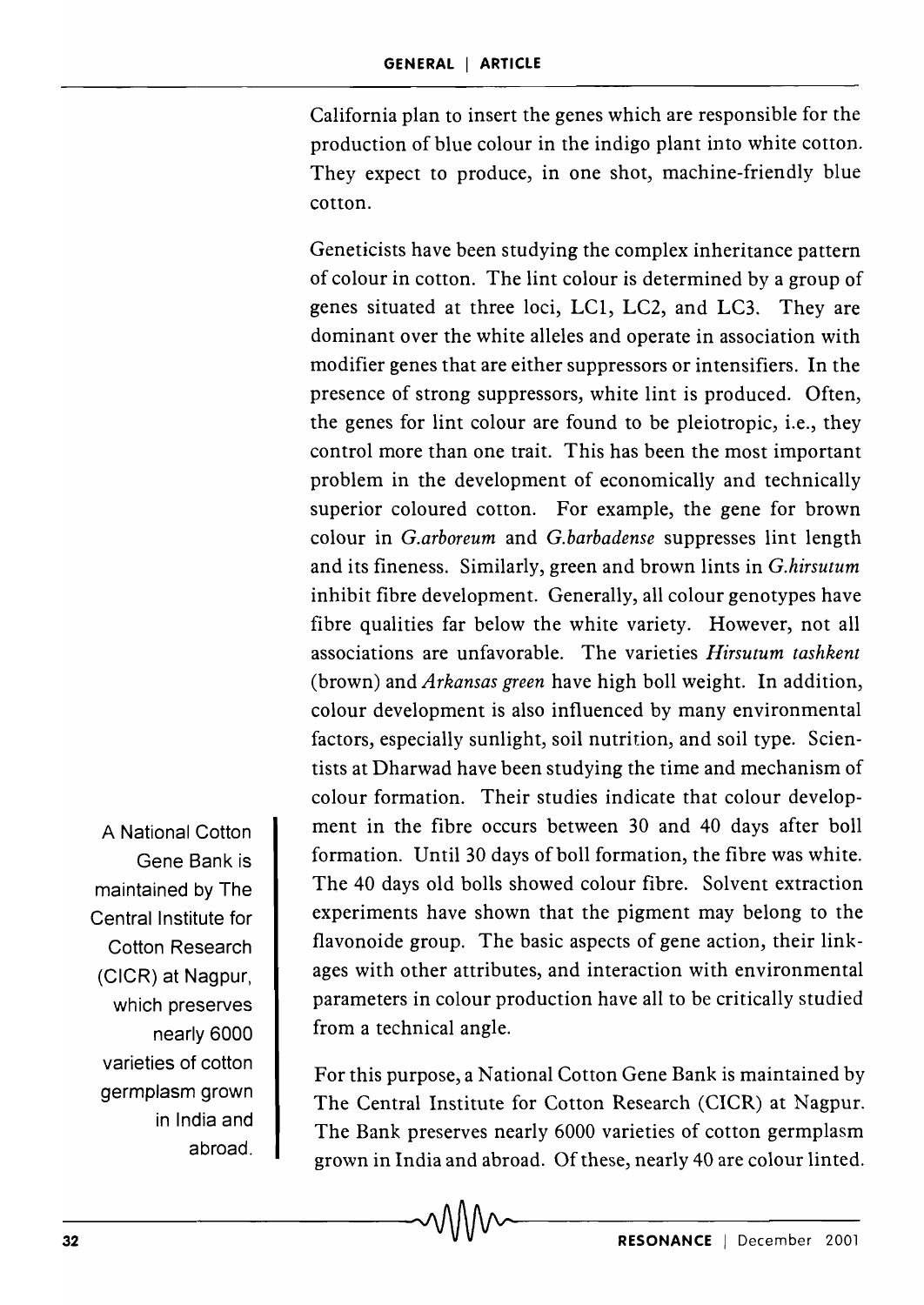Scientists at CICR laboratories and Cotton Research Station at Khandwa in MP, University of Agricultural Sciences at Dharwad, Karnataka and Panjabrao Krishi Vidyapeeth, Akola, Maharashtra are investigating the agronomic, economic, and technical attributes of these strains for suitable hybrid production.

For example, scientists ofCICR laboratory at Coimbatore, Tamilnadu, have crossed the colour strain G. *hirsutum L* with white linted strain



to produce colour hybrids with qualities such as fibre length, strength, and colour fastness better than the colour parent *(Figure* 4). These have been found capable of spinning up to 40 counts, comparable to many popular white varieties. Similarly, studies at Khandwa and Dharwad have resulted in the identification of half-a-dozen cultures with desirable properties such as moderate resistance to pests, large boll size, and good fibre qualities with shades of brown and green. Some 'Dharwad colour cotton' bolls are shown in *Figure* 5. Samples of fabrics and

Figure 4. Colour hybrids produced at the CICR Regional Station, Coimbatore by crossing naturally colour strain Gossypium hirsutum L with white linted strains. The hybrid not only retained the colour but also was also superior to the colour parent in fibre qualities.

(Photograph courtesy: V T Sundaramurthy).

Figure 5 (left). Various colour cotton bolls developed by the UAS, Dharwad, India. At the centre is white cotton.

Figure 6 (right). Fabric and dresses with mixtures of white and naturally brown of consumer preference.

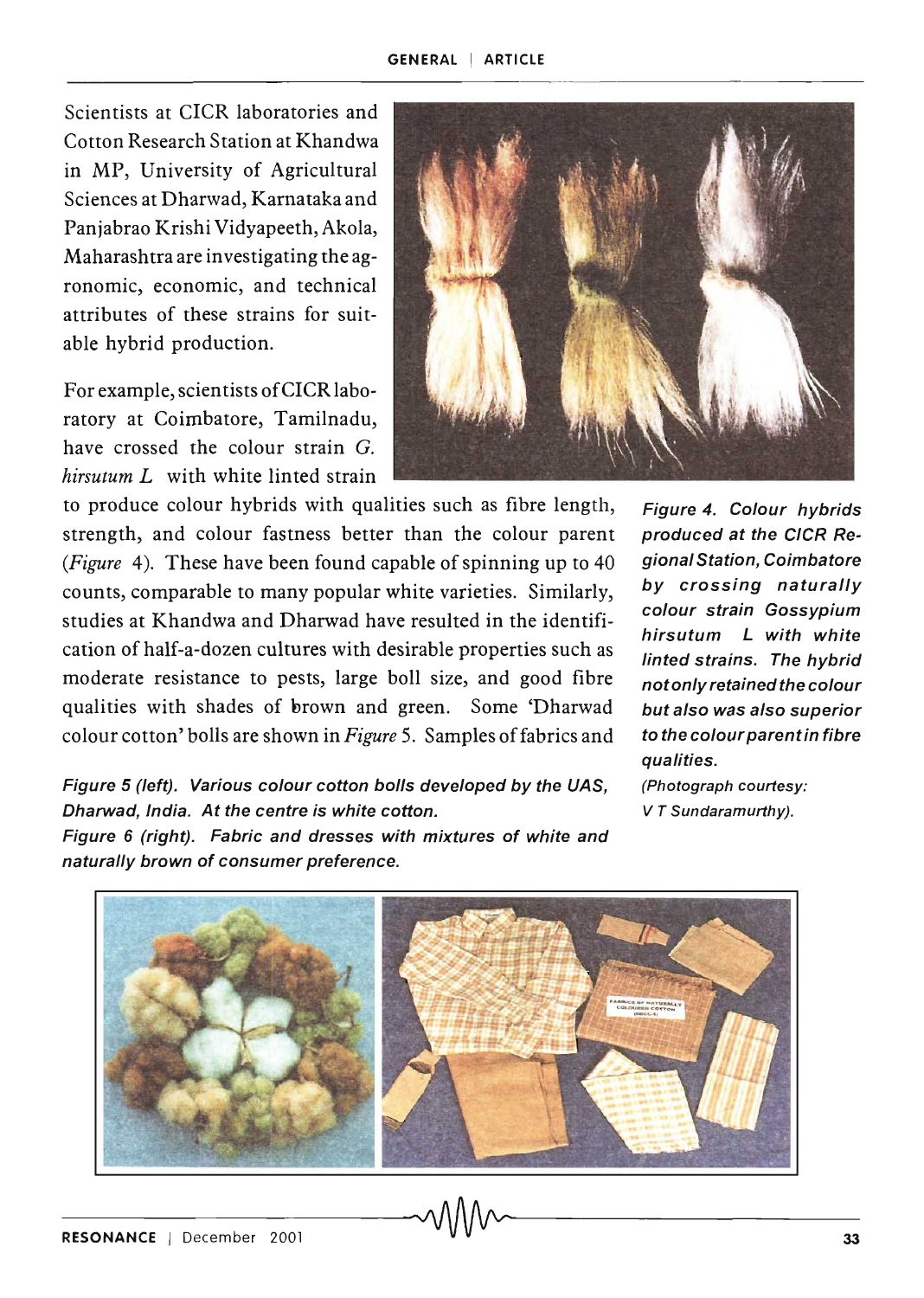In India, coloured cotton can be cultivated in Andhra Pradesh, Karnataka, Madhya Pradesh, Maharashtra and Orissa. Khadi and Village Industries Commission have experimented producing dress material using coloured cotton.

dresses produced by mixing white and brown cotton are shown in *Figure 6.* 

Two of the most important consumer acceptance parameters are stability and fastness of the colours to the various processes of washing, bleaching, etc. Extensive cleansing experiments conducted by scientists at Coimbatore and Dharwad have shown that treatments such as soaking, washing with hot water and detergents increased the intensity of colour with the number of washes up to 10 and remained constant thereafter. The increase in colour intensity also depended upon, among other parameters, the alkalinity of the detergent. Greater the pH, higher the intensity of colour.

The movement for naturally coloured cotton has just started. It has a long way to go. Vreeland estimates that there are 15,000 Peruvian farmers who are engaged in the cultivation of organic cotton, of which coloured cotton is a part. It is also cultivated in smallholdings in USA, China, Russia, and Israel. A few companies, for example Patagonia, Levi Strauss and Esprit have shown interest to produce clothes from coloured cotton fibres, particularly children's clothes and fancy fabrics. In Peru it is marketed under the name 'Puckacho' (meaning brown cotton) to produce daily wares. Israel has been growing green and fawn brown cotton since 1995 for blending with white cotton to produce different shades.

In India, coloured cotton can be cultivated in Andhra Pradesh, Karnataka, Madhya Pradesh, Maharashtra and Orissa. Khadi and Village Industries Commission have experimented producing dress material using coloured cotton. A textile mill in Coimbatore has plans to manufacture cloth from coloured cotton. The Maharashtra Hybrid Seeds Company (Mahyco), Mumbai, has initiated coloured cottonseed production. These and many other studies were reported at the National Seminar on Eco-Friendly Cotton held in June 1996 at Mumbai.

However, during 1993, out of a total of 19.3 million tons of